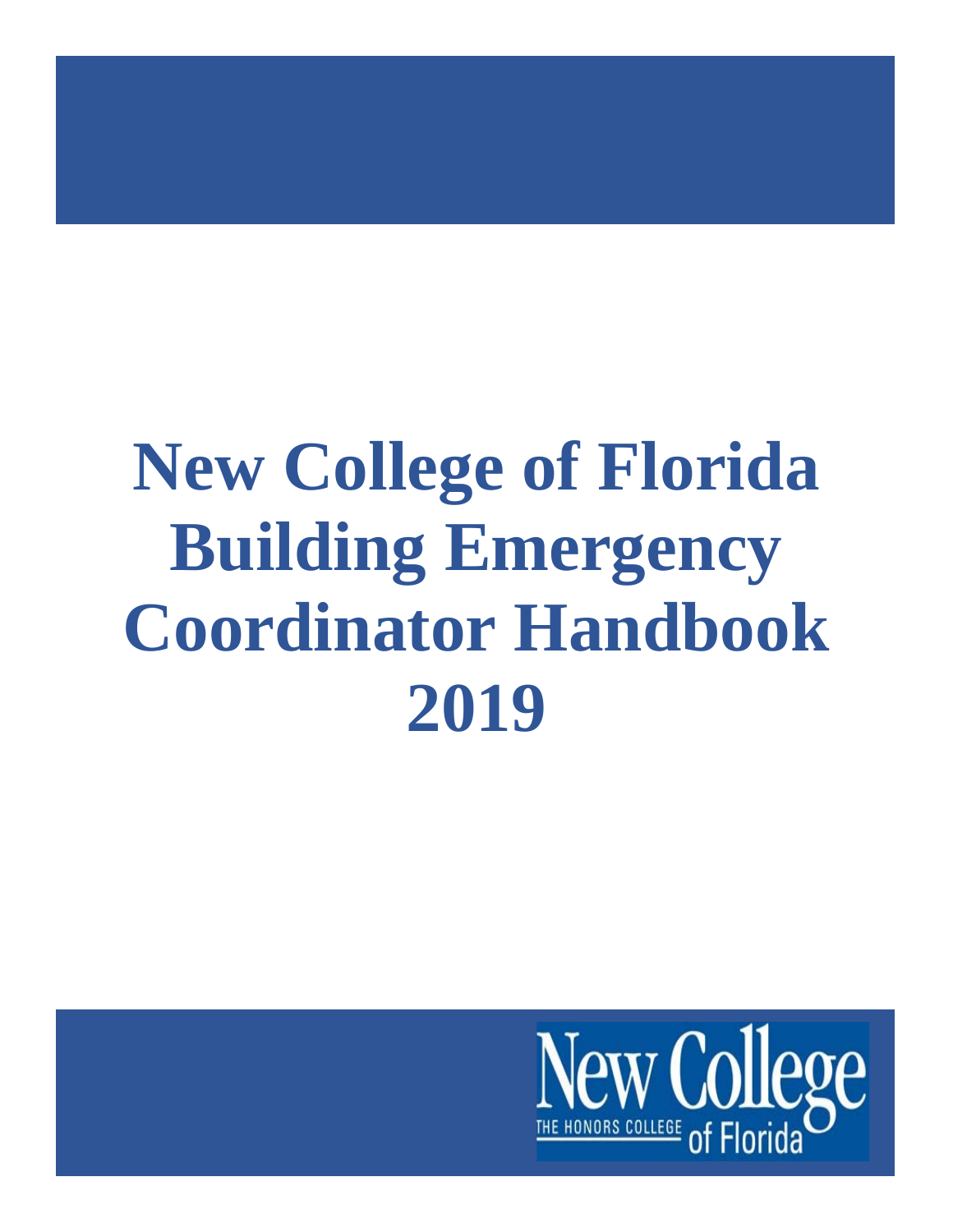#### **Building Emergency Coordinators\_\_\_\_\_\_\_\_\_\_\_\_\_\_\_\_\_\_\_\_\_\_\_\_\_\_\_**

Building Emergency Coordinators are responsible for the safety of individuals and property in their assigned areas. As safety representatives, they will be the first point of contact for safety information and incident reporting for all building occupants. Each Building Emergency Coordinator will manage building emergency evacuations, check assigned areas, and coordinate emergency operations as necessary.

#### **Purpose**

New College of Florida is dedicated to providing a safe environment for all students, faculty, staff and visitors. The Building Emergency Coordinator Program has been established to continue that commitment during an emergency. Building Emergency Coordinators will partner with personnel from the Office of Emergency Management (OEM) and Campus Police Department (CPD) to assist students, faculty, staff and visitors in the safe evacuation, or Shelter-in-Place procedures in times of crisis. The Building Emergency Coordinator program is an important part of New College's emergency response protocols. As a participant in this program, you provide a valuable service to the College Community should an incident occur.

#### **Program Structure**

The College will have an assigned number of Building Emergency Coordinators based on the size and location of the buildings. Residence Hall Directors (RHDs) will serve as Building Emergency Coordinators and shall be assigned for both, day and evening shifts. Additionally, alternates shall be appointed for each Building position in case the primary is unavailable. To enhance communication and sharing of information during an emergency, CPD and OEM shall have a monthly assignment roster and contact information for the Building Emergency Coordinators for each building.

#### **Building Emergency Coordinator:**

A Building Emergency Coordinator is in charge of a specific building or sets of buildings within the facility. After helping with an evacuation, Building Emergency Coordinators transition to their assigned areas to accept reports from Residence Advisors (RAs), or whomever the Building Emergency Coordinator assigns to assist them in collecting information. The Building Emergency Coordinator then relays information to the Incident Commander or designated supervisor. Building Emergency Coordinators will help educate and provide orientation to students on emergency procedures for the building. RAs are key in obtaining and maintaining situational awareness throughout campus; therefore, Building Emergency Coordinators need to work closely with RAs to obtain critical information that may help prevent or mitigate emergencies before they happen.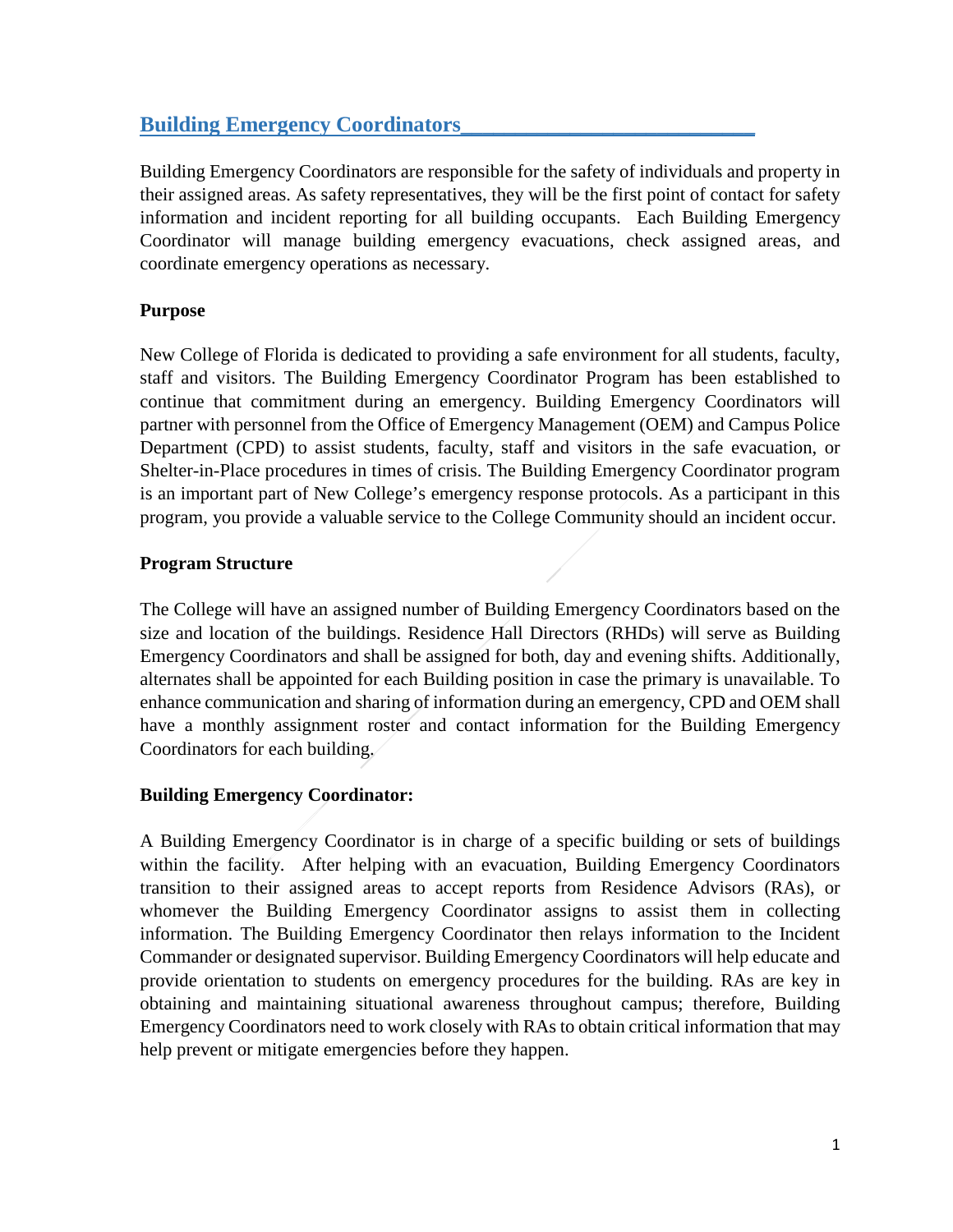### **Duties: On-Going\_\_\_\_\_\_\_\_\_\_\_\_\_\_\_\_\_\_\_\_\_\_\_\_\_\_\_\_\_\_\_\_\_\_\_\_\_\_\_\_\_\_\_\_\_\_\_\_\_**

#### **Orient Yourself:**

This can be done with all the other Building Emergency Coordinators in your Building when you complete the *Building Emergency Orientation* (See below).

| Know the entire layout of the building and the various evacuation routes. Have at least |
|-----------------------------------------------------------------------------------------|
| two escape routes out of the building.                                                  |
| Be familiar with the location of occupants, including individuals with functional and   |
| access needs, in your building.                                                         |
| Identify ideal locations for Shelter-In-Place events.                                   |
| Know the locations of/and how to operate a fire extinguisher.                           |
| Locate and know how to activate all fire alarms in your building.                       |
| Know all the other Building or Floor Coordinators in your building and in the adjacent  |
| buildings.                                                                              |
| Know what hazards are in your building. Identify ways to avoid the hazards during       |
| evacuation or shelter-in-place events.                                                  |
| Know where the College's Emergency Operations Center will be established.               |
| Know where all emergency supplies in your building are located.                         |
| Know the location of you building's assembly area in case of an evacuation.             |

#### **Building Emergency Orientation:**

Building Emergency Coordinators will participate in one Building Emergency Orientation per year. These orientations shall be documented in the Building Emergency Orientation Sheet (Appendix 1) by the Building Coordinators and submit it to the OEM.

Building Emergency Orientations serve the following purposes:

- Re-orient each captain with building layout, location of emergency supplies, hazards, fire alarms, fire extinguishers, etc.
- Provide time to review response plans (building evacuation plans for, NCF Emergency Operations Plan, etc.)
- Provide time to conduct a simple safety/hazard inspection of your building/designated area and report any concerns to one or more of the following, as the situation dictates:
	- o Office of Student Affairs
	- o Physical Plant
	- o OEM
	- o CPD
	- o College Wellness Center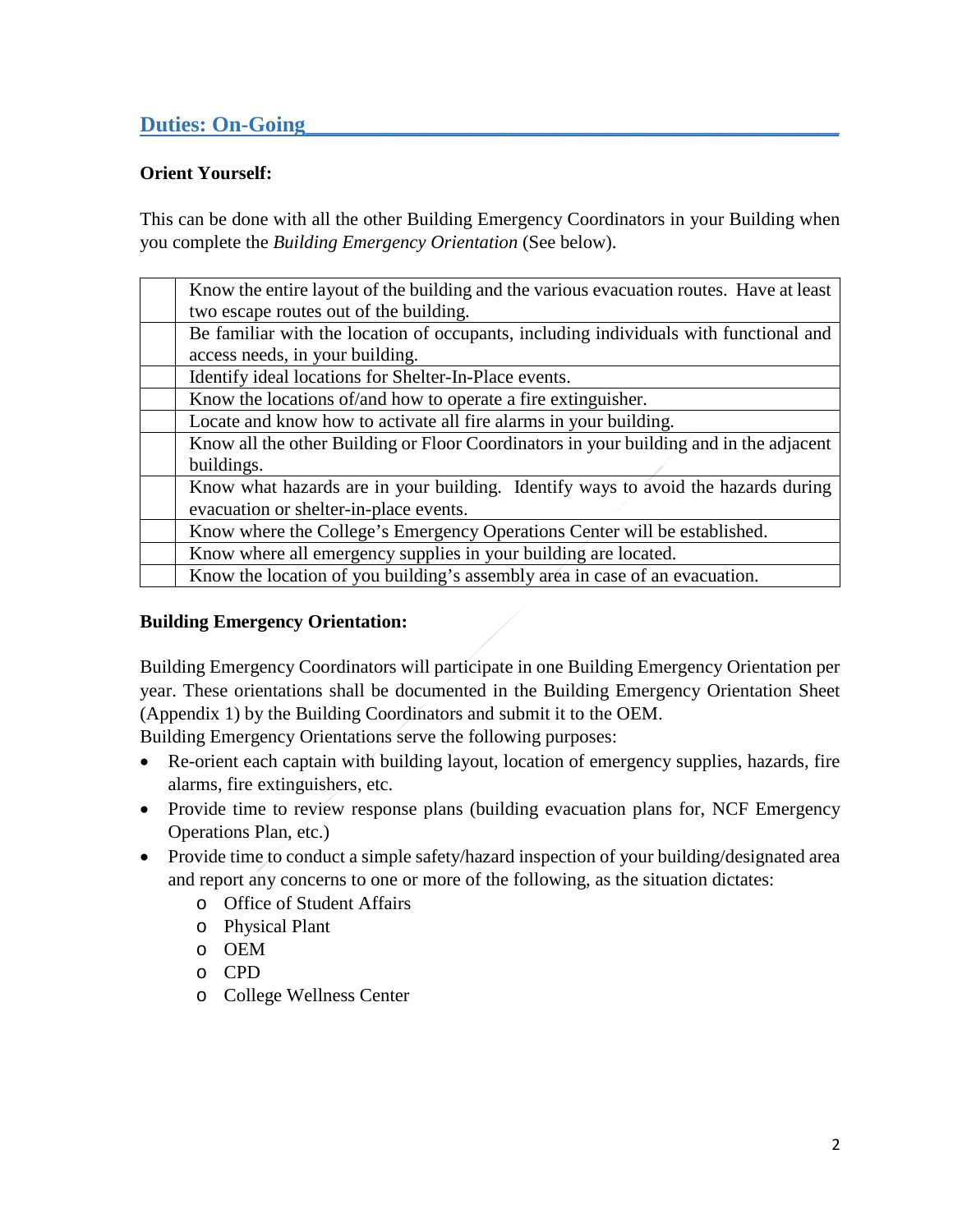#### **Orient Others:**

| Introduce yourself to individuals in your area and identify yourself as the Building      |  |  |  |  |
|-------------------------------------------------------------------------------------------|--|--|--|--|
| Emergency Coordinator. Briefly explain your duties.                                       |  |  |  |  |
| Orient new students on the emergency procedures for the building.                         |  |  |  |  |
| Ensure students know where their pertaining assembly areas (in case of a building         |  |  |  |  |
| evacuation) are located.                                                                  |  |  |  |  |
| Provide annual orientation and distribute information for all students in the building on |  |  |  |  |
| general emergency procedures.                                                             |  |  |  |  |
| Optional: If available, maintain Safety/Emergency Preparedness Bulletin for               |  |  |  |  |
| individuals in your building.                                                             |  |  |  |  |

## **Training, Drills, and Meetings:**

| Attend all training workshops and activities specifically designed for Building          |
|------------------------------------------------------------------------------------------|
| <b>Emergency Coordinators.</b>                                                           |
| When available, participate in College wide Emergency Drills or Exercises and take       |
| them seriously.                                                                          |
| With assistance of the College OEM and CPD, implement drills for your building.          |
|                                                                                          |
| Represent building/designated area at Building or Floor Emergency Coordinator            |
| Meetings. If a Building or Floor Captain from your area is unable to attend the meeting, |

#### **Be Prepared:**

| Have a substitute identified to take your place if you are absent or indisposed during a |
|------------------------------------------------------------------------------------------|
| drill, exercise or real event and provide their contact information to OEM and CPD.      |
| Build an emergency kit for your room and your car.                                       |
| Visualize your response to those emergencies that are most likely to happen in your      |
| building.                                                                                |
| Identify resources within your area of responsibility, which can be useful in an         |
| emergency (such as food stores, first-aid supplies, bottled water, camping equipment,    |
| $etc.$ )                                                                                 |
| Discuss your emergency plan with your family.                                            |
| Help others to develop a plan.                                                           |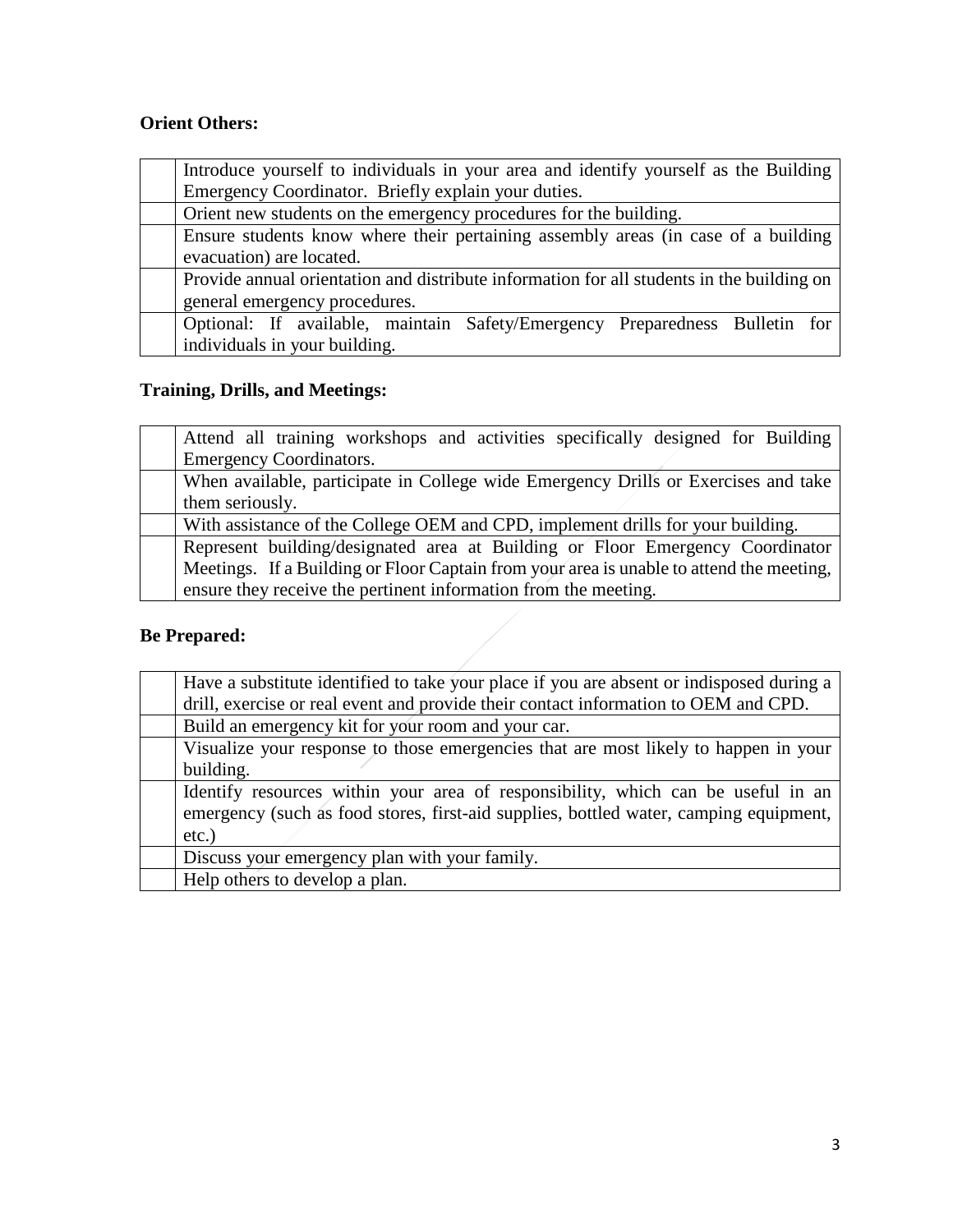# **Duties: During Event**

#### **Think, Communicate, and Mobilize:**

| If an emergency notification is made to you via phone call, email, text message or note, |
|------------------------------------------------------------------------------------------|
| from a reliable source (CPD, OEM, Students Affairs, Fire Alarm, etc.) start following    |
| necessary procedures.                                                                    |
| If you become aware of a situation, identify what emergency action (Evacuate or          |
| Shelter-in-Place) is necessary, if any. Notify CPD and follow procedures.                |
| Notify building/floor occupants of the emergency situation and get them to mobilize.     |
| Maintain order and prevent panic by being assertive yet calm.                            |
| Anticipate potential situation changes and develop options for response.                 |

#### **Evacuation:**

| Direct residents during a building evacuation.                                        |
|---------------------------------------------------------------------------------------|
| Direct occupants in your area to evacuate.                                            |
| Continually remind individuals of the evacuation route and assembly areas.            |
| Remind Floor Coordinators to take roll when they reach the assembly areas and report  |
| the outcome.                                                                          |
| Sweep every room in your area (or assign someone) to make sure that everyone has      |
| evacuated, if safe to do so.                                                          |
| Inspect stairwells, if safe to do so.                                                 |
| Assist, or assign others to assist any individuals with access or functional needs.   |
| As much as possible, notice and record any hazards that might hinder First Responders |
| if they need to enter the building.                                                   |
| If safe to do so, take any available emergency supplies to the assembly area.         |

#### **Assembly Area:**

| As soon as possible, conduct roll call and as best as possible, maintain personnel<br>situated in the assembly areas until "all clear" is announced. |  |
|------------------------------------------------------------------------------------------------------------------------------------------------------|--|
| Let occupants from your area know that you will provide updated information and                                                                      |  |
| direction to them when it becomes available, but until that time, they need to stay in the                                                           |  |
| area.                                                                                                                                                |  |
| Provide updates as they become available to occupants in your area.                                                                                  |  |
| If your assembly area is in Shelter in Place due to an Active Shooter event, have all                                                                |  |
| other individuals turn off their cell phones, and you keep one cell phone on vibrate for                                                             |  |
| notification to/from Law Enforcement only.                                                                                                           |  |
| As much as possible, keep individuals from re-entering the building. This may require                                                                |  |
| seeking the assistance of others.                                                                                                                    |  |
| Follow directions from CPD or the Emergency Operations Center at all times.                                                                          |  |
| Only provide an "all clear" once it has come from the College Incident Commander or                                                                  |  |
| emergency responder who is working as the Incident Commander (police officer, fire                                                                   |  |
| fighter or emergency services individual).                                                                                                           |  |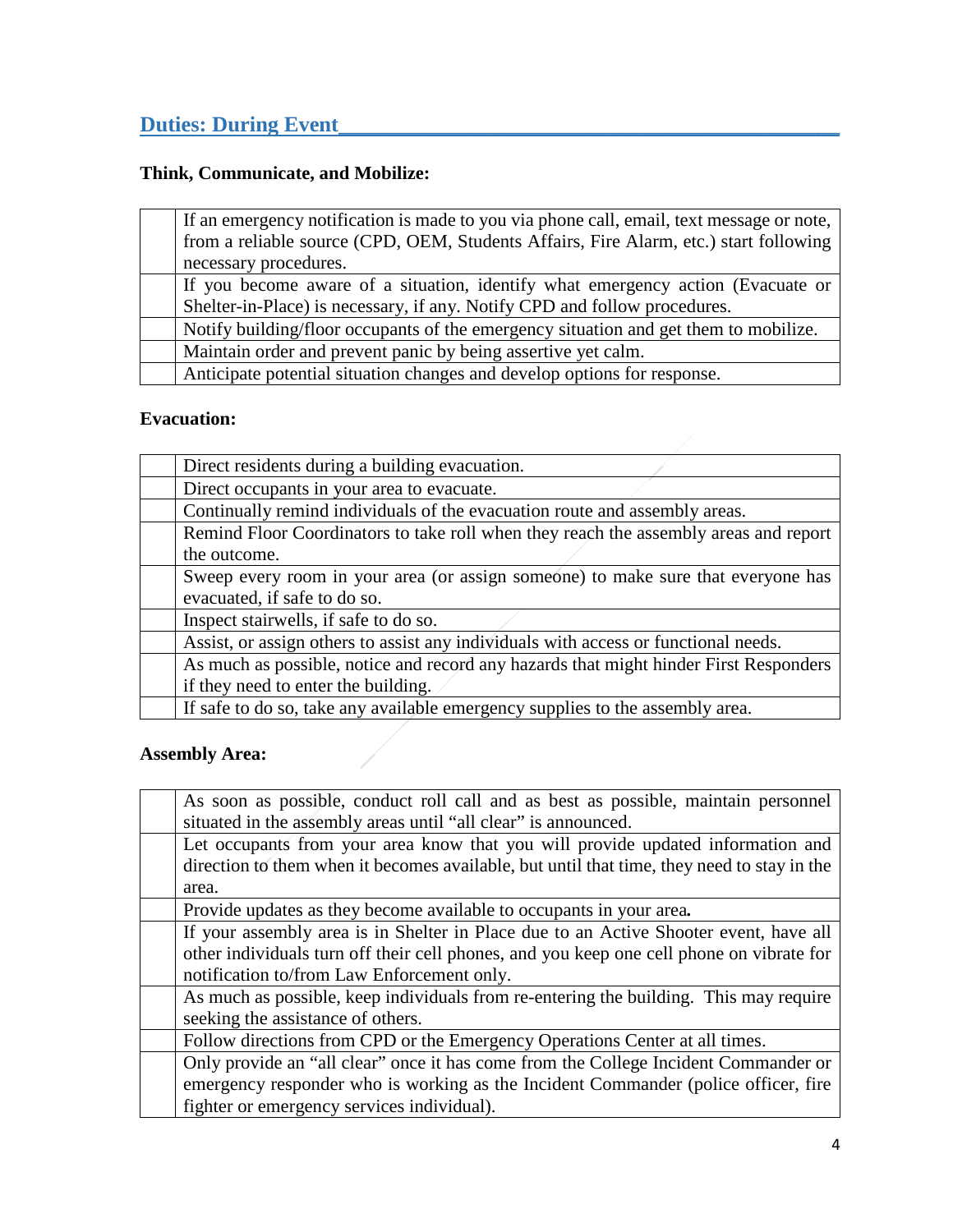#### **Building Coordinators:**

| Collect vital information as much as possible.                                      |
|-------------------------------------------------------------------------------------|
| Small Scale Event: Report to Police Officer or manager on duty.                     |
| Large Scale Event: If an EOC has been activated, report to the Human Needs Section. |
| Provide status of the building and occupants to the EOC.                            |
| Follow any directions provided to you by the EOC and utilize Floor Coordinators or  |
| others to accomplish assigned duties.                                               |
| Keep the EOC informed of progress of any duties assigned and changes in building    |
| status.                                                                             |
| Pass information on to your residents once it is received from the EOC.             |

## **Duties: After\_ Event\_\_\_\_\_\_\_\_\_\_\_\_\_\_\_\_\_\_\_\_\_\_\_\_\_\_\_\_\_\_\_\_\_\_\_\_\_\_\_\_\_\_\_\_\_\_**

 $\begin{array}{c} \begin{array}{c} \begin{array}{c} \begin{array}{c} \end{array} \\ \begin{array}{c} \end{array} \end{array} \end{array} \end{array}$ 

#### **After-Action:**

| Building Coordinators shall conduct a debrief session and complete a brief After-Action  |
|------------------------------------------------------------------------------------------|
| Report (AAR) to be shared during OEM's AAR meeting.                                      |
| Make two (2) copies of all notes, forms, etc. from the incidents which are still in your |
| possession. Building Coordinator shall submit originals to the EOC and keep one (1)      |
| copy in their files.                                                                     |

#### **Recovery:**

| Work with College OEM and CPD, Student Affairs Office and/or any other department     |
|---------------------------------------------------------------------------------------|
| to implement any necessary changes identified in the After Action Report process.     |
| Help with any recovery issues for your building, as identified by Incident Command or |
| College Administration.                                                               |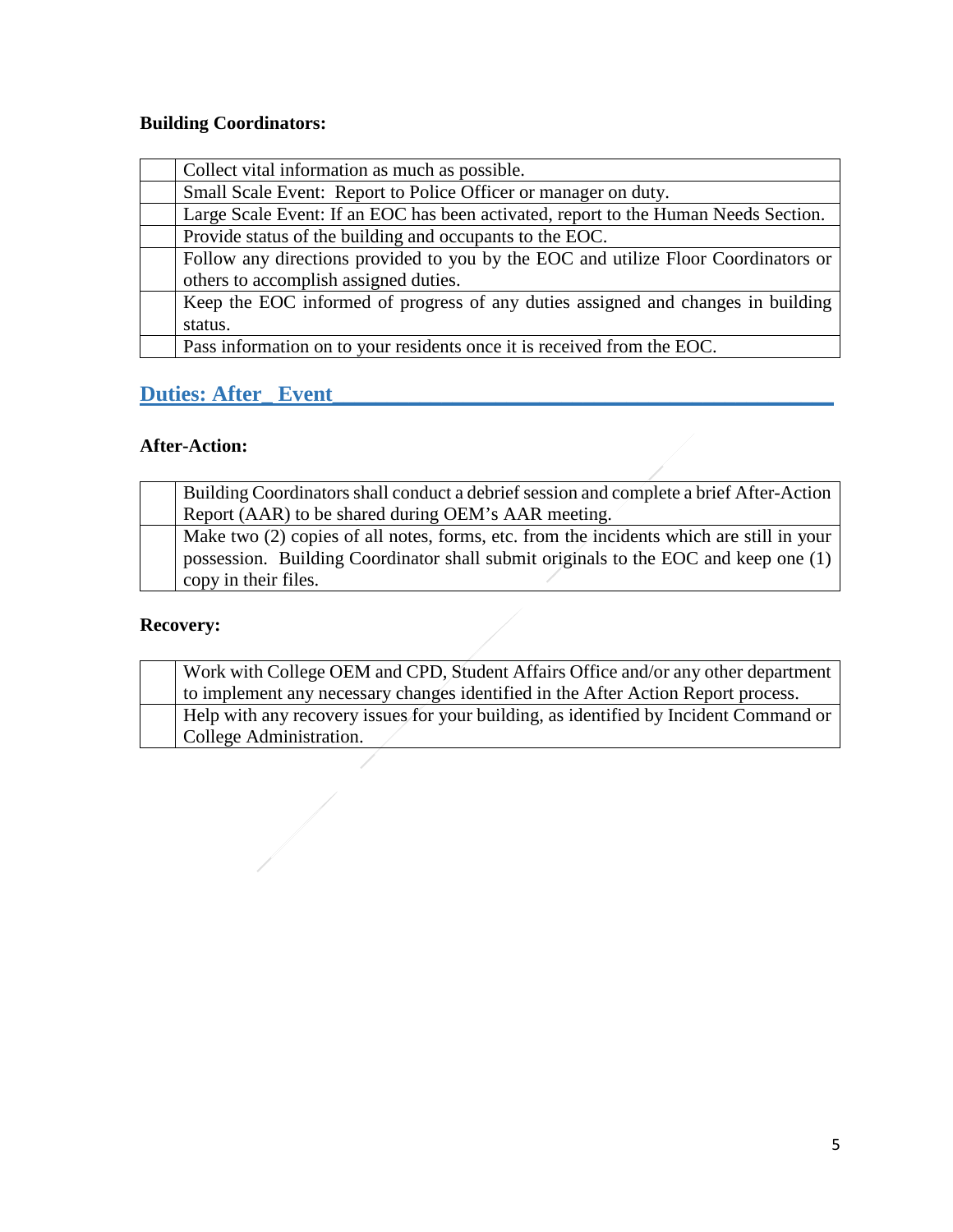# **Appendix 1\_\_\_\_\_\_\_\_\_\_\_\_\_\_\_\_\_\_\_\_\_\_\_\_\_\_\_\_\_\_\_\_\_\_\_\_\_\_\_\_\_\_\_\_\_\_**

#### **Building Emergency Orientation Sheet:**

| <b>BLDG. EMERGENCY COORDINATORS</b>                 | Complete below and have participants sign-in<br>on roster      |
|-----------------------------------------------------|----------------------------------------------------------------|
| Re-orient each coordinator with building layout     |                                                                |
| and location of emergency supplies                  |                                                                |
| $\Box$ Evacuation routes                            | <b>Building/Floor Coordinator:</b>                             |
| $\Box$ Assembly Areas                               |                                                                |
| □ Ideal locations for Shelter-in-Place              |                                                                |
| $\Box$ First aid kits                               |                                                                |
| $\Box$ Fire alarm pulls                             |                                                                |
| $\Box$ Fire extinguishers                           |                                                                |
| $\Box$ Other emergency supplies                     |                                                                |
| $\Box$ Review College response plans                |                                                                |
| $\Box$ Conduct a simple safety/hazard inspection of |                                                                |
| your building/designated area and report any        |                                                                |
| concerns to one or more of the following, as the    | <b>Notes:</b> (List any concerns or questions that may need to |
| situation dictates:                                 | be addressed).                                                 |
| o Office of Student Affairs                         |                                                                |
| <b>Physical Plant</b><br>$\circ$                    |                                                                |
| <b>OEM</b><br>$\circ$                               |                                                                |
| <b>CPD</b><br>$\circ$                               |                                                                |
| <b>College Wellness Center</b><br>$\circ$           |                                                                |
|                                                     |                                                                |
|                                                     |                                                                |
|                                                     |                                                                |

**\_\_\_\_\_\_\_\_\_\_\_\_\_\_\_\_\_\_\_\_\_\_\_\_\_\_\_\_\_\_\_\_\_\_\_\_\_\_\_\_\_\_\_\_\_\_\_\_\_\_\_\_\_\_\_\_\_\_\_\_\_\_\_\_\_\_\_\_\_\_\_\_\_\_\_\_\_\_\_\_\_\_\_\_\_\_\_\_\_\_**

**\_\_\_\_\_\_\_\_\_\_\_\_\_\_\_\_\_\_\_\_\_\_\_\_\_\_\_\_\_\_\_\_\_\_\_\_\_\_\_\_\_\_\_\_\_\_\_\_\_\_\_\_\_\_\_\_\_\_\_\_\_\_\_\_\_\_\_\_\_\_\_\_\_\_\_\_\_\_\_\_\_\_\_\_\_\_\_\_\_\_**

**\_\_\_\_\_\_\_\_\_\_\_\_\_\_\_\_\_\_\_\_\_\_\_\_\_\_\_\_\_\_\_\_\_\_\_\_\_\_\_\_\_\_\_\_\_\_\_\_\_\_\_\_\_\_\_\_\_\_\_\_\_\_\_\_\_\_\_\_\_\_\_\_\_\_\_\_\_\_\_\_\_\_\_\_\_\_\_\_\_\_**

**\_\_\_\_\_\_\_\_\_\_\_\_\_\_\_\_\_\_\_\_\_\_\_\_\_\_\_\_\_\_\_\_\_\_\_\_\_\_\_\_\_\_\_\_\_\_\_\_\_\_\_\_\_\_\_\_\_\_\_\_\_\_\_\_\_\_\_\_\_\_\_\_\_\_\_\_\_\_\_\_\_\_\_\_\_\_\_\_\_\_**

**\_\_\_\_\_\_\_\_\_\_\_\_\_\_\_\_\_\_\_\_\_\_\_\_\_\_\_\_\_\_\_\_\_\_\_\_\_\_\_\_\_\_\_\_\_\_\_\_\_\_\_\_\_\_\_\_\_\_\_\_\_\_\_\_\_\_\_\_\_\_\_\_\_\_\_\_\_\_\_\_\_\_\_\_\_\_\_\_\_\_**

**\_\_\_\_\_\_\_\_\_\_\_\_\_\_\_\_\_\_\_\_\_\_\_\_\_\_\_\_\_\_\_\_\_\_\_\_\_\_\_\_\_\_\_\_\_\_\_\_\_\_\_\_\_\_\_\_\_\_\_\_\_\_\_\_\_\_\_\_\_\_\_\_\_\_\_\_\_\_\_\_\_\_\_\_\_\_\_\_\_\_**

**\_\_\_\_\_\_\_\_\_\_\_\_\_\_\_\_\_\_\_\_\_\_\_\_\_\_\_\_\_\_\_\_\_\_\_\_\_\_\_\_\_\_\_\_\_\_\_\_\_\_\_\_\_\_\_\_\_\_\_\_\_\_\_\_\_\_\_\_\_\_\_\_\_\_\_\_\_\_\_\_\_\_\_\_\_\_\_\_\_\_**

#### **LIST HAZARDS IDENTIFIED.**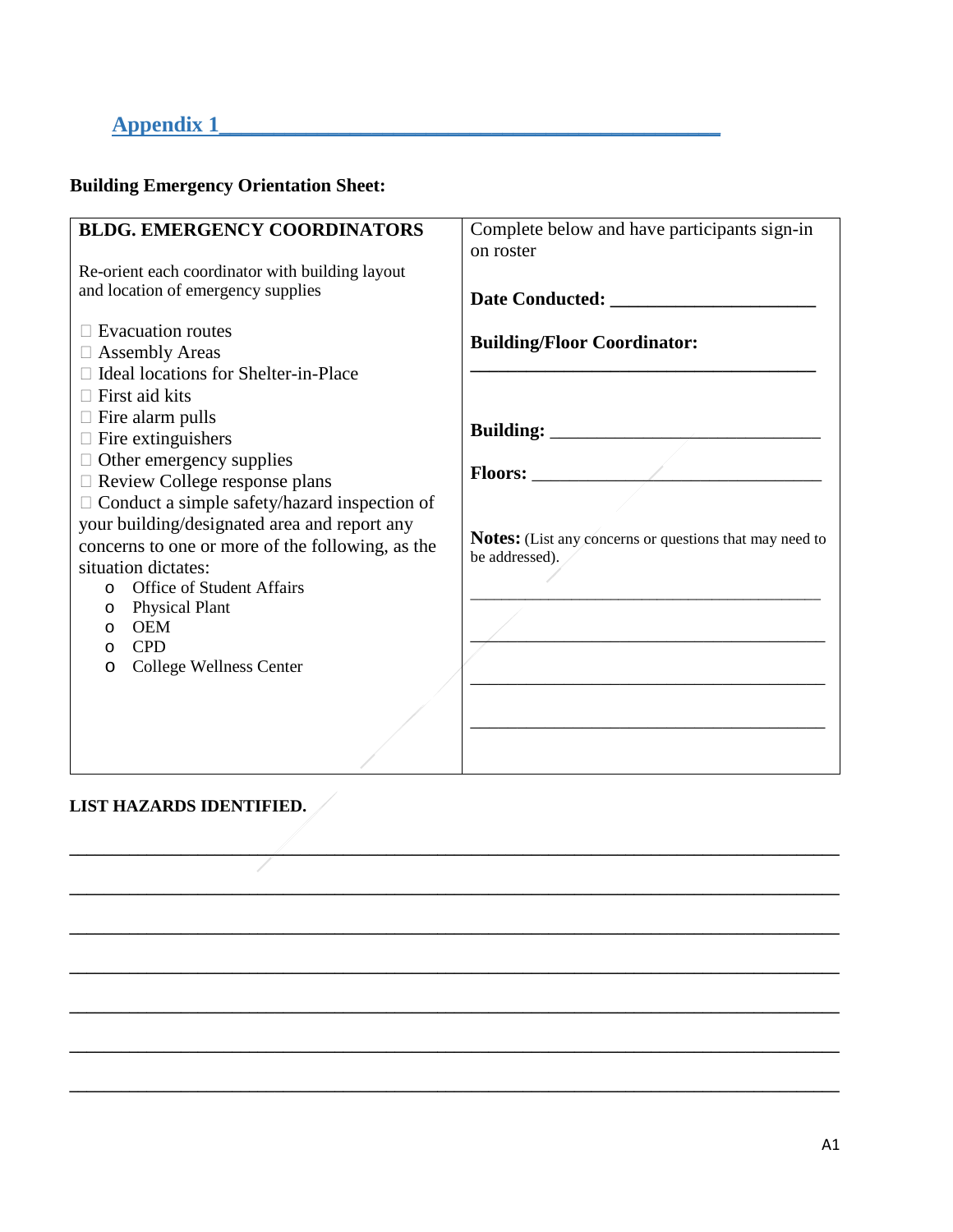#### **BUILDING EMERGENCY ORIENTATION**

| Date:                   |                   | <b>Building:</b> | Floor:           |
|-------------------------|-------------------|------------------|------------------|
|                         | <b>FIRST NAME</b> | <b>LAST NAME</b> | <b>SIGNATURE</b> |
| $\mathbf{1}$            |                   |                  |                  |
|                         |                   |                  |                  |
| $\overline{2}$          |                   |                  |                  |
| $\mathbf{3}$            |                   |                  |                  |
|                         |                   |                  |                  |
| $\overline{\mathbf{4}}$ |                   |                  |                  |
| $\overline{\mathbf{5}}$ |                   |                  |                  |
|                         |                   |                  |                  |
| 6                       |                   |                  |                  |
|                         |                   |                  |                  |
| $\overline{7}$          |                   |                  |                  |
| $\overline{\mathbf{8}}$ |                   |                  |                  |
|                         |                   |                  |                  |
| $\boldsymbol{9}$        |                   |                  |                  |
|                         |                   |                  |                  |
| 10                      |                   |                  |                  |
| 11                      |                   |                  |                  |
|                         |                   |                  |                  |
| $\overline{12}$         |                   |                  |                  |
|                         |                   |                  |                  |
| $\overline{13}$         |                   |                  |                  |
| $\overline{14}$         |                   |                  |                  |
|                         |                   |                  |                  |